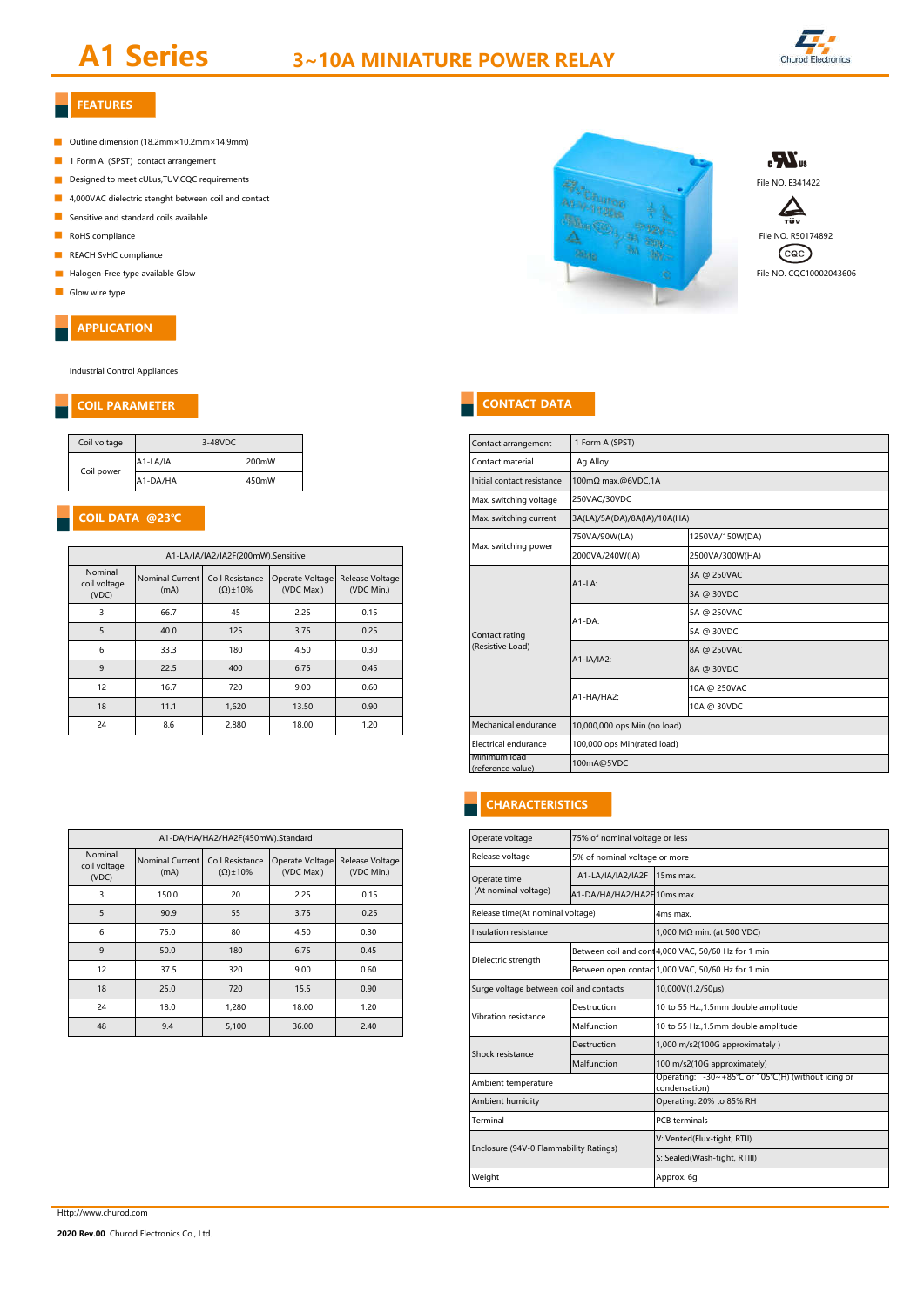| A <sub>1</sub><br>-V<br>-1                                                                                               | 12 | H | A | 2 | F | ,000 |
|--------------------------------------------------------------------------------------------------------------------------|----|---|---|---|---|------|
| 1.Product Family                                                                                                         |    |   |   |   |   |      |
| 2.Enclosure                                                                                                              |    |   |   |   |   |      |
| V=Vented(Flux-tight, RTII) S=Sealed(Wash-tight, RTIII)                                                                   |    |   |   |   |   |      |
| 3.Number of Poles                                                                                                        |    |   |   |   |   |      |
| $1=1$ pole                                                                                                               |    |   |   |   |   |      |
| 4.Rated Coil Voltage                                                                                                     |    |   |   |   |   |      |
| 03,05,06,09,12,18,24,48VDC                                                                                               |    |   |   |   |   |      |
| 5.Coil Power                                                                                                             |    |   |   |   |   |      |
| L&I =Sensitive(200mW)<br>D&H =Standard(450mW)                                                                            |    |   |   |   |   |      |
| 6.Contact Arrangement                                                                                                    |    |   |   |   |   |      |
| $A = Form A(SPST)$                                                                                                       |    |   |   |   |   |      |
| 7.Conact Material                                                                                                        |    |   |   |   |   |      |
| Nil & $2 = AgSnO2$                                                                                                       |    |   |   |   |   |      |
| 8.Insulation System                                                                                                      |    |   |   |   |   |      |
| Blank & F = $Class(155\text{°C})$                                                                                        |    |   |   |   |   |      |
| 9.Additional numbers and /or letters                                                                                     |    |   |   |   |   |      |
| 000-999, AAA-ZZZ, aaa-zzz or blank, which does not represent electrical changes, only for specific customer requirements |    |   |   |   |   |      |









 $12.7$ 

**PC BOARD LAYOUTS (BOTTOM VIEWS)**

 $2.5$ 



#### **Remarks:**

1)The reference tolerance in outline dimension:

outline dimension ≤1mm, reference tolerance is ±0.2mm;

outline dimension > 1mm and ≤5mm, reference tolerance is ±0.3mm

outline dimension >5mm, reference tolerance is ±0.5mm.

2)The reference tolerance for PC Board layout is ±0.1mm.







#### Http://www.churod.com